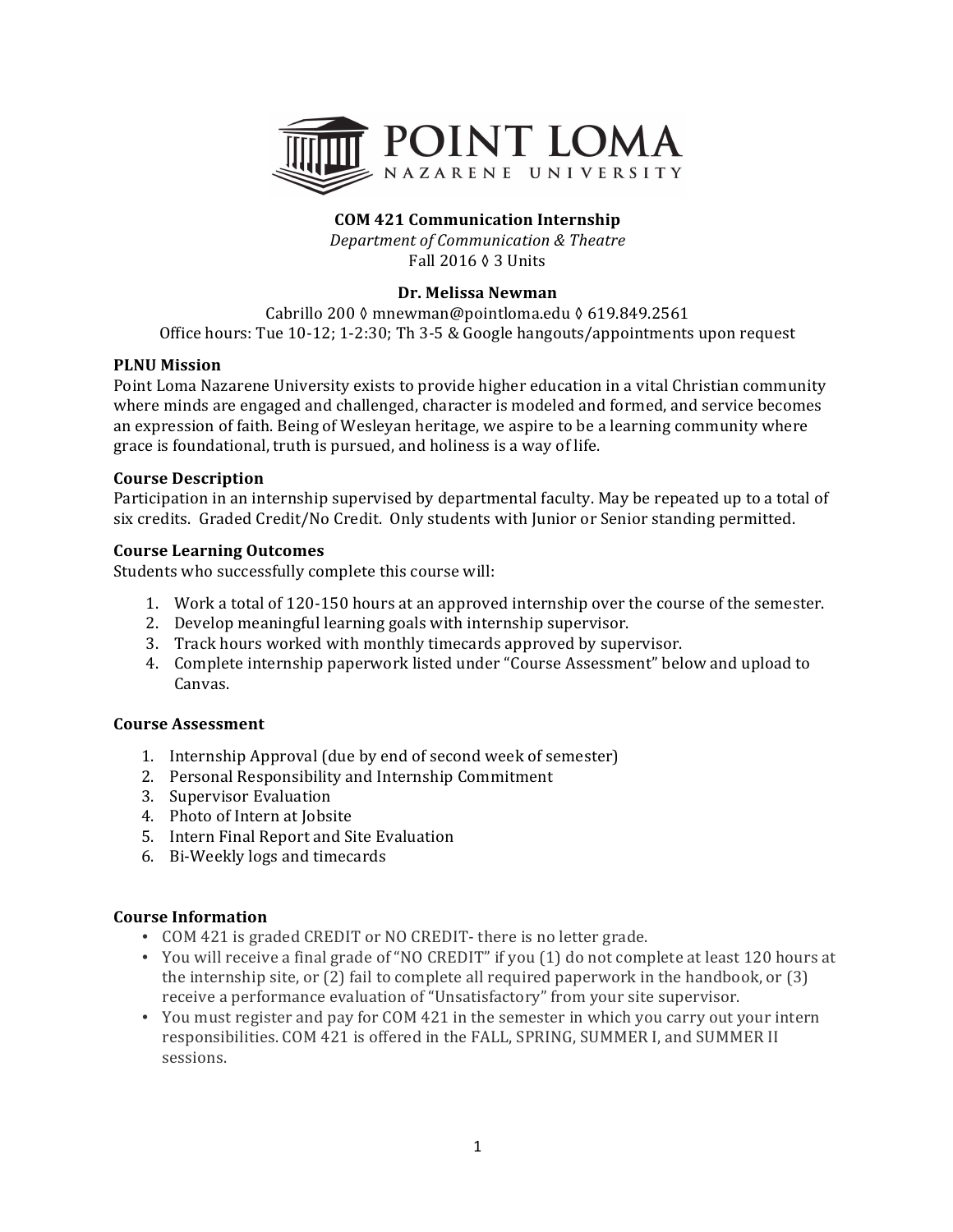- Many summer internships are done "back home" which is perfectly acceptable and regardless of whether you are registered for summer session I or II, you actually have all summer to complete the requirements.
- COM 421 Internship is always a 3-unit course-- you cannot get credit for only 1 or 2 units.
- You must complete a minimum of 120 documented hours at the internship site (this does NOT include travel time) and complete all required paperwork listed in the Internship Handbook (posted on Canvas)
- Your supervisor will be required to confirm your internship, approve your Bi-Weekly Log/Timecard and do a final evaluation. It is your responsibility to remind them to submit the required materials so you can earn credit.
- This syllabus serves as the contract between the students and professor. Your continued enrollment in the course serves as agreement to abide by the policies and information set forth here within.

| <b>Date</b>            | Agenda                                                                                                                                                                               | <b>Due in Canvas</b>                    |
|------------------------|--------------------------------------------------------------------------------------------------------------------------------------------------------------------------------------|-----------------------------------------|
| Week of<br>August 29th | Secure internship by 9/9.                                                                                                                                                            | 9/9/16                                  |
| Week of<br>Sept 5      | Secure Internship<br>Submit Initial Paperwork to Canvas<br>Approval Form<br><b>Commitment Form</b>                                                                                   | 9/9/16                                  |
| Week of<br>Sept 12     | Work internship hours                                                                                                                                                                | Complete Bi-Weekly Log and Time<br>Card |
| Week of<br>Sept 19     | Work internship hours                                                                                                                                                                |                                         |
| Week of<br>Sept 26     | Work internship hours                                                                                                                                                                | Complete Bi-Weekly Log and Time<br>Card |
| Week of<br>October 3   | Work internship hours                                                                                                                                                                |                                         |
| Week of<br>October 10  | Work internship hours                                                                                                                                                                | Complete Bi-Weekly Log and Time<br>Card |
| Week of<br>October 17  | **Halfway point in semester. You<br>should have at least 60 hours by this<br>point. If you're having difficulties in<br>your internship or getting hours<br>contact Dr. Newman ASAP. |                                         |
| Week of                | Work internship hours                                                                                                                                                                | Complete Bi-Weekly Log and Time         |

## **General Course Schedule**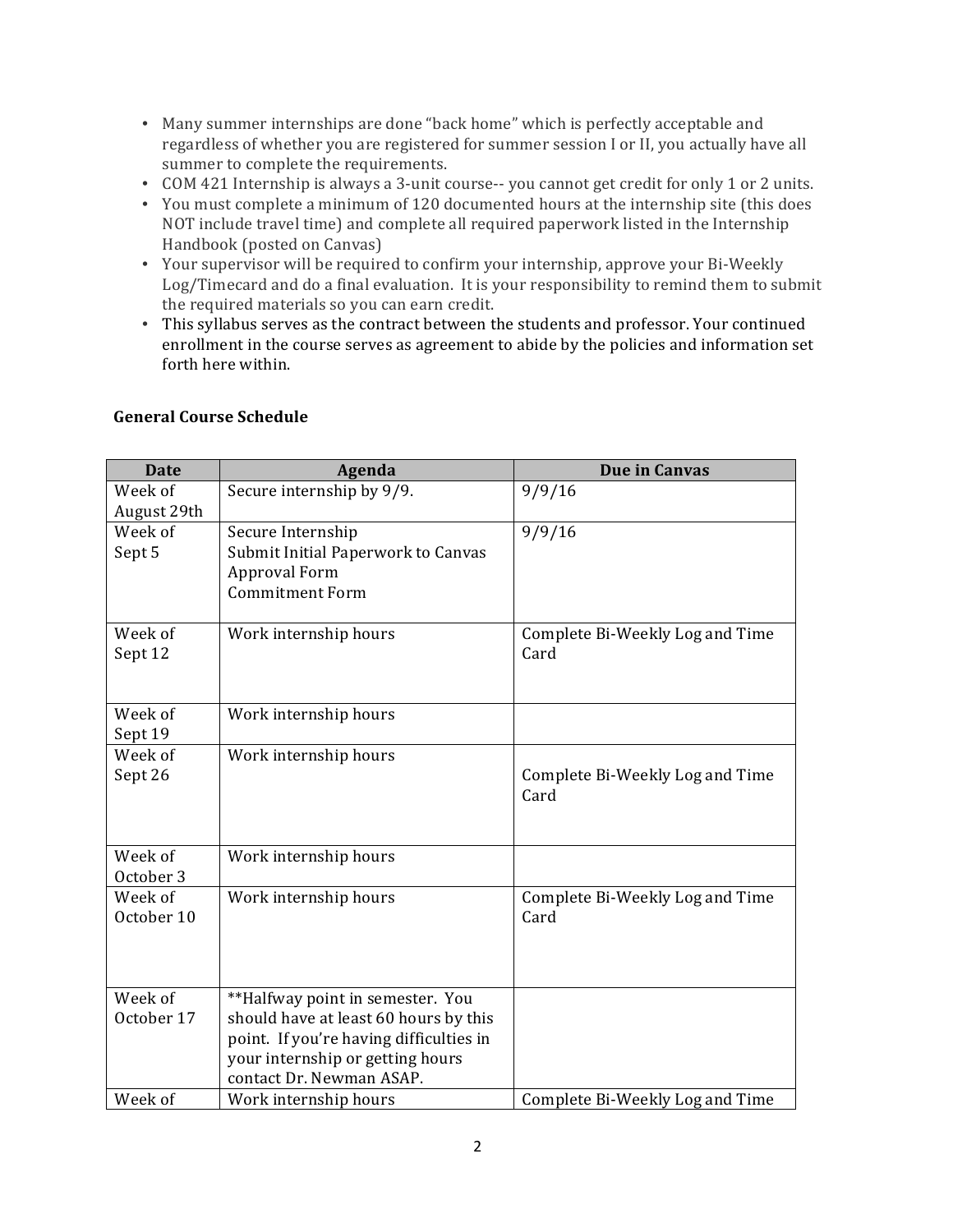| October 24                |                                         | Card                                                                                   |
|---------------------------|-----------------------------------------|----------------------------------------------------------------------------------------|
| Week of<br>October 31     | Work internship hours                   | Submit Photo of Intern at Jobsite                                                      |
| Week of<br>November 7     | Work internship hours                   | Complete Bi-Weekly Log and Time<br>Card                                                |
| Week of<br>November<br>14 | Work internship hours                   |                                                                                        |
| Week of<br>November<br>21 | Work internship hours                   | Complete Bi-Weekly Log and Time<br>Card                                                |
| Week of<br>November<br>28 | Work internship hours                   |                                                                                        |
| Week of<br>December 5     | Finish working internship hours         | Submit:<br>(1) Supervisor Evaluation<br>(2) Intern Final Report and Site<br>Evaluation |
| Week of<br>December<br>12 | <b>Upload final documents to Canvas</b> | Complete Bi-Weekly Log and Time<br>Card                                                |

## **University Notifications**

## **Attendance & Participation**

Regular and punctual attendance at all classes is considered essential to optimum academic achievement. If the student is absent from more than 10 percent of class meetings, the faculty member has the option of filing a written report which may result in de-enrollment. If the absences exceed 20 percent, the student may be de-enrolled without notice. If the date of de-enrollment is past the last date to withdraw from a class, the student will be assigned a grade of W or WF consistent with university policy in the grading section of the catalog. Every absence in this class will result in a five point deduction from final points earned. See Academic Policies in the (undergrad/graduate as appropriate) academic catalog.

## **Academic Honesty and Dishonesty**

Students should demonstrate academic honesty by doing original work and by giving appropriate credit to the ideas of others. As explained in the university catalog, academic dishonesty is the act of presenting information, ideas, and/or concepts as one's own when in reality they are the results of another person's creativity and effort. Violations of university academic honesty include cheating, plagiarism, falsification, aiding the academic dishonesty of others, or malicious misuse of university resources. A faculty member who believes a situation involving academic dishonesty has been detected may assign a failing grade for a) that particular assignment or examination, and/or  $\mathbf b$ ) the